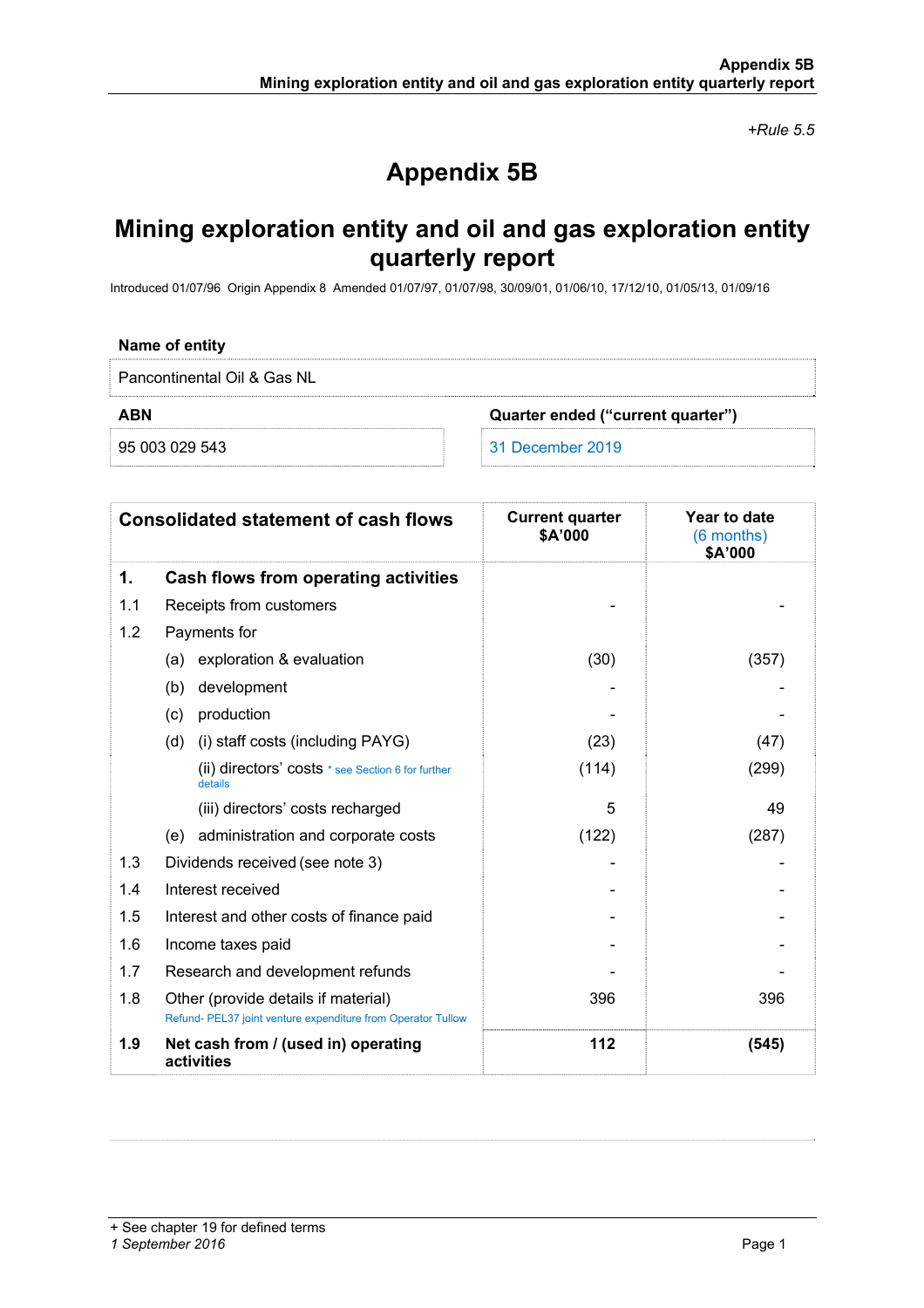#### **Appendix 5B Mining exploration entity and oil and gas exploration entity quarterly report**

| <b>Consolidated statement of cash flows</b> |                                                   | <b>Current quarter</b><br>\$A'000 | Year to date<br>(6 months)<br>\$A'000 |
|---------------------------------------------|---------------------------------------------------|-----------------------------------|---------------------------------------|
| 2.                                          | Cash flows from investing activities              |                                   |                                       |
| 2.1                                         | Payments to acquire:                              |                                   |                                       |
|                                             | property, plant and equipment<br>(a)              |                                   |                                       |
|                                             | tenements (see item 10)<br>(b)                    |                                   |                                       |
|                                             | investments<br>(c)                                |                                   |                                       |
|                                             | (d)<br>other non-current assets                   |                                   |                                       |
| 2.2                                         | Proceeds from the disposal of:                    |                                   |                                       |
|                                             | property, plant and equipment<br>(a)              |                                   |                                       |
|                                             | tenements (see item 10)<br>(b)                    |                                   |                                       |
|                                             | investments<br>(c)                                |                                   |                                       |
|                                             | other non-current assets<br>(d)                   |                                   |                                       |
| 2.3                                         | Cash flows from loans to other entities           |                                   |                                       |
| 2.4                                         | Dividends received (see note 3)                   |                                   |                                       |
| 2.5                                         | Other (provide details if material)               |                                   |                                       |
| 2.6                                         | Net cash from / (used in) investing<br>activities |                                   |                                       |

| 3.   | Cash flows from financing activities                                           |  |
|------|--------------------------------------------------------------------------------|--|
| 3.1  | Proceeds from issues of shares                                                 |  |
| 3.2  | Proceeds from issue of convertible notes                                       |  |
| 3.3  | Proceeds from exercise of share options                                        |  |
| 3.4  | Transaction costs related to issues of<br>shares, convertible notes or options |  |
| 3.5  | Proceeds from borrowings                                                       |  |
| 3.6  | Repayment of borrowings                                                        |  |
| 3.7  | Transaction costs related to loans and<br>borrowings                           |  |
| 3.8  | Dividends paid                                                                 |  |
| 3.9  | Other (provide details if material)                                            |  |
| 3.10 | Net cash from / (used in) financing<br>activities                              |  |

|     | Net increase / (decrease) in cash and<br>cash equivalents for the period |       |       |
|-----|--------------------------------------------------------------------------|-------|-------|
| 4.1 | Cash and cash equivalents at beginning of<br>period                      | 1.429 | 2.034 |
| 4.2 | Net cash from / (used in) operating<br>activities (item 1.9 above)       | 112   | (545  |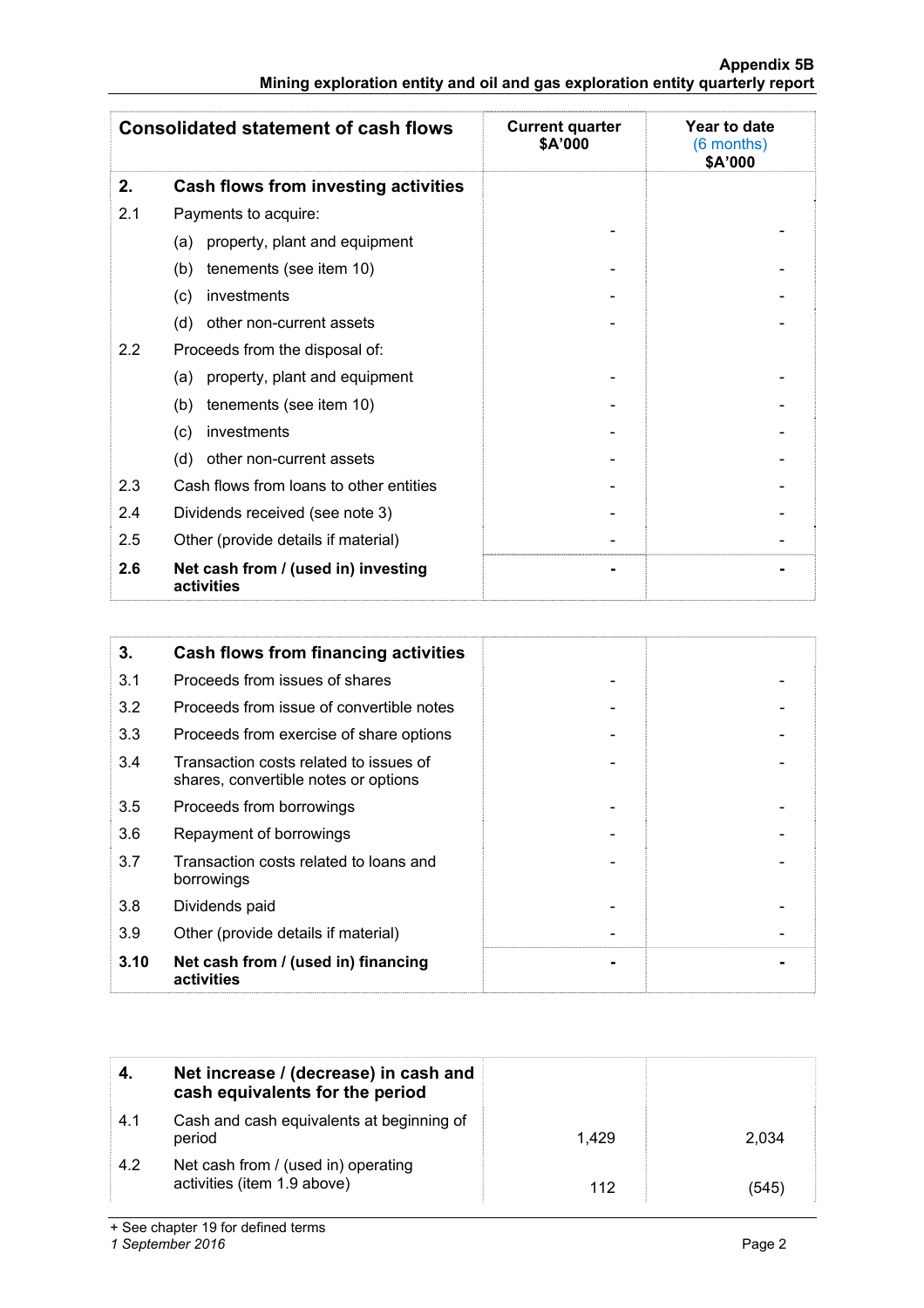#### **Appendix 5B Mining exploration entity and oil and gas exploration entity quarterly report**

| <b>Consolidated statement of cash flows</b> |                                                                    | <b>Current quarter</b><br>\$A'000 | Year to date<br>(6 months)<br>\$A'000 |
|---------------------------------------------|--------------------------------------------------------------------|-----------------------------------|---------------------------------------|
| 4.3                                         | Net cash from / (used in) investing activities<br>(item 2.6 above) |                                   |                                       |
| 4.4                                         | Net cash from / (used in) financing activities<br>item 3.10 above) |                                   |                                       |
| 4.5                                         | Effect of movement in exchange rates on<br>cash held               | (57)                              | (5)                                   |
| 4.6                                         | Cash and cash equivalents at end of period                         | 1.484                             | 1.484                                 |

| 5.  | Reconciliation of cash and cash<br>equivalents<br>at the end of the quarter (as shown in the<br>consolidated statement of cash flows) to the<br>related items in the accounts | <b>Current quarter</b><br>\$A'000 | <b>Previous quarter</b><br>\$A'000 |
|-----|-------------------------------------------------------------------------------------------------------------------------------------------------------------------------------|-----------------------------------|------------------------------------|
| 5.1 | <b>Bank balances</b>                                                                                                                                                          | 1.454                             | 1.399                              |
| 5.2 | Call deposits                                                                                                                                                                 |                                   |                                    |
| 5.3 | <b>Bank overdrafts</b>                                                                                                                                                        |                                   |                                    |
| 5.4 | Other (security deposits)                                                                                                                                                     | 30                                | 30                                 |
| 5.5 | Cash and cash equivalents at end of<br>quarter (should equal item 4.6 above)                                                                                                  | 1.484                             | 1.429                              |

### **6.** Payments to directors of the entity and their associates Current quarter

- 6.1 Aggregate amount of payments to these parties included in item 1.2 114
- 6.2 Aggregate amount of cash flow from loans to these parties included in item 2.3  $\blacksquare$
- 6.3 Include below any explanation necessary to understand the transactions included in items 6.1 and 6.2

Note 1. The Company utilised the services of Non-Executive Directors as necessary during the year for geological, project management, permitting and technical consulting. The activities carried out were at commercial rates.

**\$A'000**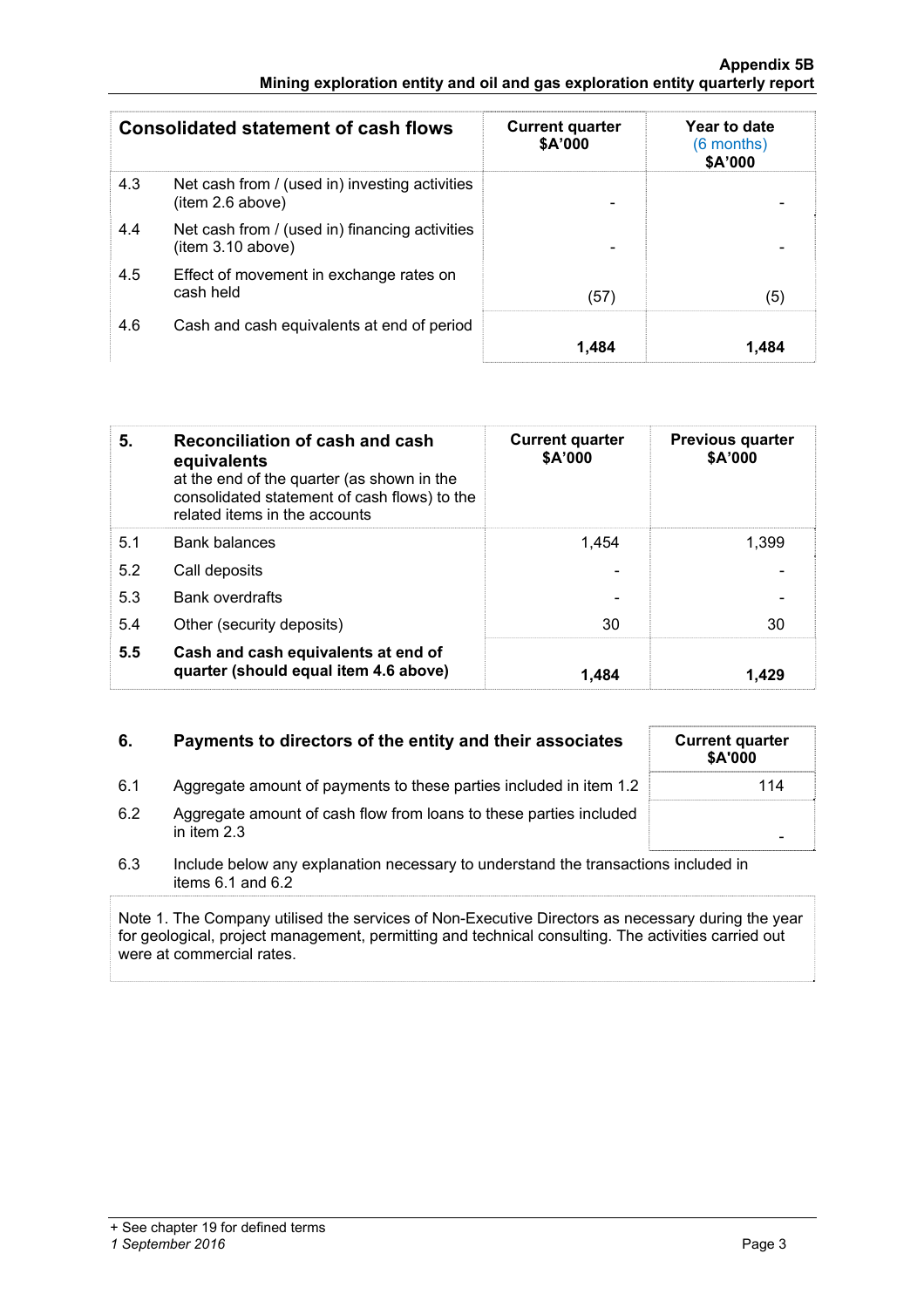| 7.  | Payments to related entities of the entity and their<br>associates                                                   | <b>Current quarter</b><br>\$A'000 |
|-----|----------------------------------------------------------------------------------------------------------------------|-----------------------------------|
| 7.1 | Aggregate amount of payments to these parties included in item 1.2                                                   |                                   |
| 7.2 | Aggregate amount of cash flow from loans to these parties included<br>in item $2.3$                                  |                                   |
|     | المزاوية والمراجعين والمستقصص والمستقطع والمستقطع والمستواد والمستحدث والمستحدث والمستحدث والمستحدث والمستقر والمسار |                                   |

- 7.3 Include below any explanation necessary to understand the transactions included in items 7.1 and 7.2
- **8. Financing facilities available** *Add notes as necessary for an understanding of the position*
- 8.1 Loan facilities
- 8.2 Credit standby arrangements
- 8.3 Other (please specify)

| <b>Total facility amount</b><br>at quarter end<br>\$A'000 | Amount drawn at<br>quarter end<br>\$A'000 |
|-----------------------------------------------------------|-------------------------------------------|
|                                                           |                                           |
|                                                           |                                           |
|                                                           |                                           |

8.4 Include below a description of each facility above, including the lender, interest rate and whether it is secured or unsecured. If any additional facilities have been entered into or are proposed to be entered into after quarter end, include details of those facilities as well.

#### **Note:**

| 9.  | <b>Estimated cash outflows for next quarter</b> | \$A'000 |  |
|-----|-------------------------------------------------|---------|--|
| 9.1 | Exploration and evaluation                      | 73      |  |
| 9.2 | Development                                     |         |  |
| 9.3 | Production                                      |         |  |
| 9.4 | Staff costs (including PAYG)                    | 23      |  |
|     | Directors *refer to explanation Note 6.         | 139     |  |
| 9.5 | Administration and corporate costs              | 196     |  |
| 9.6 | Other (provide details if material)             |         |  |
| 9.7 | <b>Total estimated cash outflows</b>            | 431     |  |